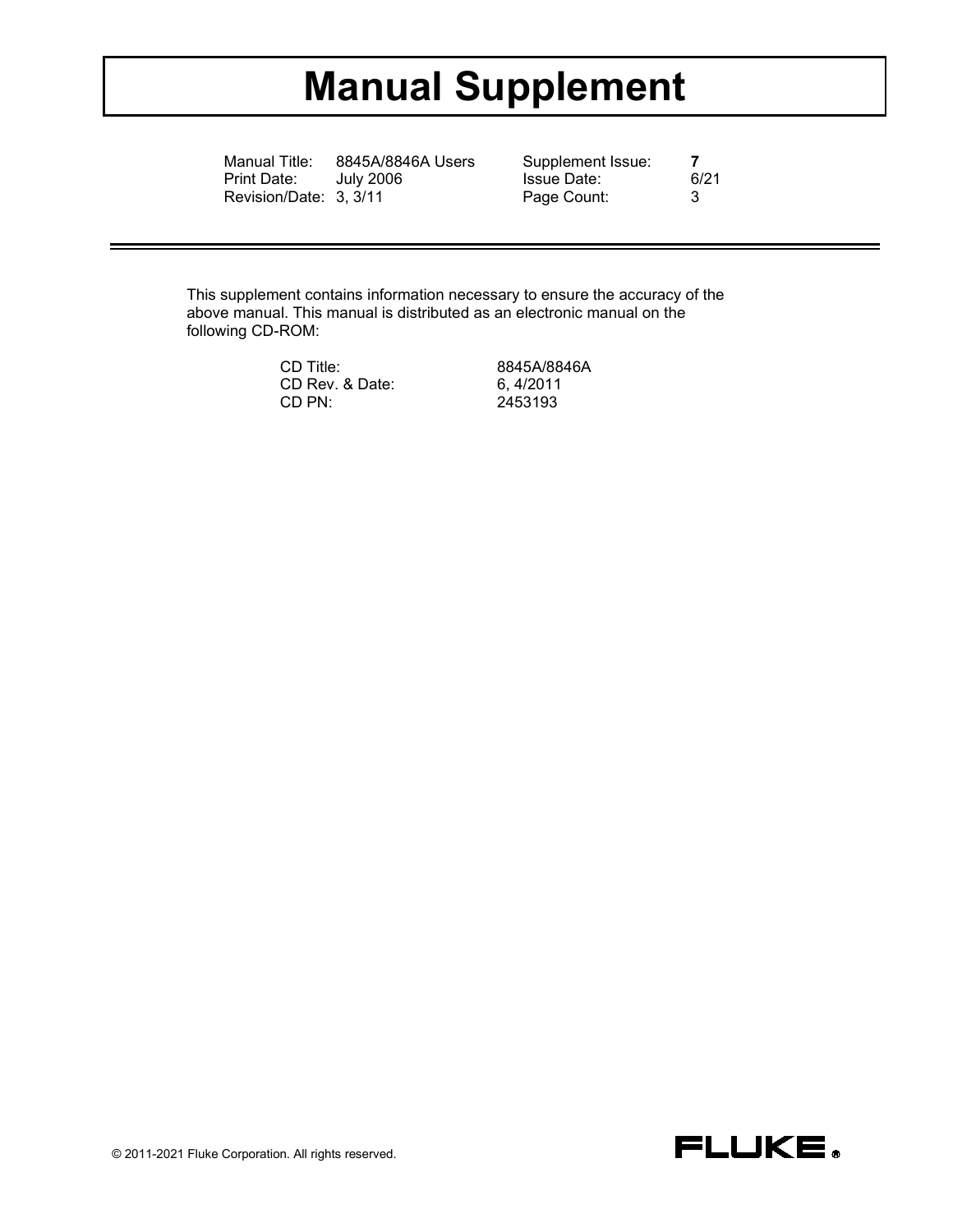# **Change #1**

On page 2-5, under the *Current-Input Fuses* add the following Table:

| <b>Fuse</b> | <b>Fuse Rating</b>                                 | Fluke Part No. |
|-------------|----------------------------------------------------|----------------|
| F1          | F1 - Fuse, 11 A, 1000 V, Fast blow or equivalent   | 803293         |
| F2          | F2 - Fuse, 440 mA, 1000 V, Fast blow or equivalent | 943121         |

**Current Input Fuse Table**

On page 2-6, replace step 5 and Figure 2-2 with:

5. Remove the defective fuse and replace it with a fuse of an appropriate rating. See the Current Input Fuse Table.



**Figure 2-2. Replacing the Current Input Fuses**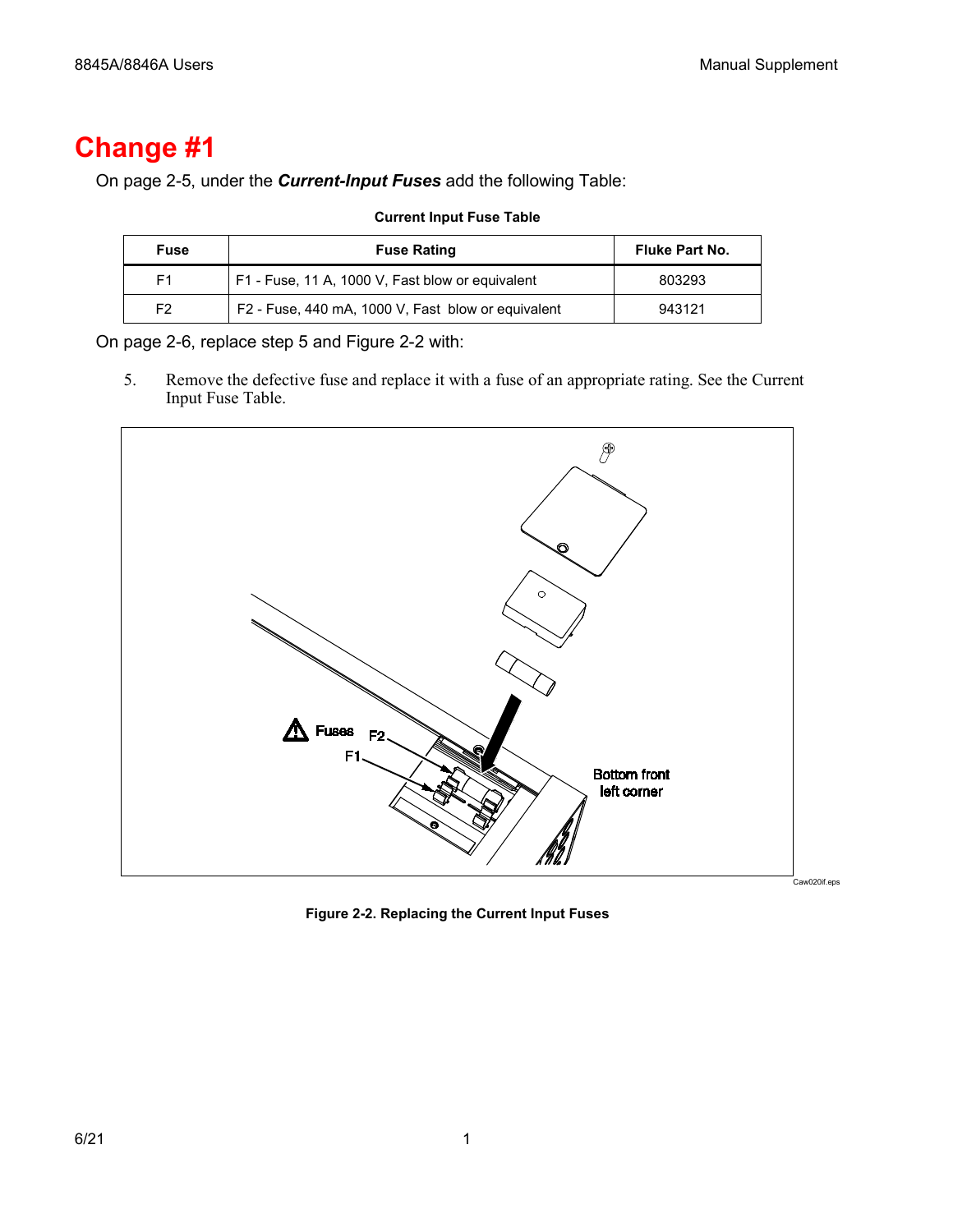# **Change #2, 64487**

On page 1-6, in the **Symbols** table remove CAT II and add:

| C       | Conforms to CAN/CSA-C22.2 No. 61010-1, second edition, including Amendment 1.                                                                                                               |
|---------|---------------------------------------------------------------------------------------------------------------------------------------------------------------------------------------------|
| 】       | Conforms to relevant South Korean EMC Standards.                                                                                                                                            |
| CAT I   | Meter may be connected to voltage sources not associated with MAINS.                                                                                                                        |
| CAT II  | Measurement Category II is applicable to test and measuring circuits connected directly to<br>utilization points (socket outlets and similar points) of the low-voltage MAINS installation. |
| CAT III | Measurement Category III is applicable to test and measuring circuits connected to the<br>distribution part of the building's low-voltage MAINS installation.                               |

### **Change #3, 65417, 65494**

On page 1-4, under *General Safety Summary* delete the first paragraph and replace the CAT I and CAT II with:

- CAT I Meter may be connected to voltage sources not associated with MAINS.
- CAT II Measurement Category II is applicable to test and measuring circuits connected directly to utilization points (socket outlets and similar points) of the low-voltage MAINS installation.
- CAT III Measurement Category III is applicable to test and measuring circuits connected to the distribution part of the building's low-voltage MAINS installation.

On page 1-5, replace the second bullet with the following and add

- **Do not use the Product around explosive gas, vapor, or in damp or wet environments.**
- **Replace the Mains power cord if the insulation is damaged or if the insulation shows signs of wear.**

#### On pages 1-9 and 1-10, remove the *Safety* and *EMC* and add:

|                                                      | Pollution Degree 2                                                                                                    |  |  |
|------------------------------------------------------|-----------------------------------------------------------------------------------------------------------------------|--|--|
| Electromagnetic Environment  IEC 61326-1: Controlled |                                                                                                                       |  |  |
|                                                      | Electromagnetic Compatibility This meter has shown susceptibilities to radiated frequencies > 1 V from 1.8 - 1.9 GHz. |  |  |
|                                                      | Applies to use in Korea only Class A Equipment (Industrial Broadcasting &<br>Communication Equipment) <sup>[1]</sup>  |  |  |
|                                                      | This product meets requirements for industrial (Class A) electromagnetic wave<br>[1]                                  |  |  |

equipment and the seller or user should take notice of it. This equipment is intended for use in business environments and is not to be used in homes.

# **Change #4, 395**

On pages 1-14 and 1-20, replace *Additional Low Frequency Errors* tables with:

Error is stated as % of reading.

|                    | <b>AC Filter</b> |                |               |  |
|--------------------|------------------|----------------|---------------|--|
| <b>Frequency</b>   | 3 HZ (slow)      | 20 HZ (medium) | 200 HZ (fast) |  |
| $10 - 20$ Hz       |                  | 0.25           |               |  |
| $20 - 40$ Hz       |                  | 0.02           |               |  |
| $40 - 100$ Hz      |                  | 0.01           | 1.25          |  |
| $100 - 200$ Hz     |                  | O              | 0.2           |  |
| $200$ Hz $-$ 1 kHz |                  |                | 0.02          |  |
| $>1$ kHz           |                  |                |               |  |